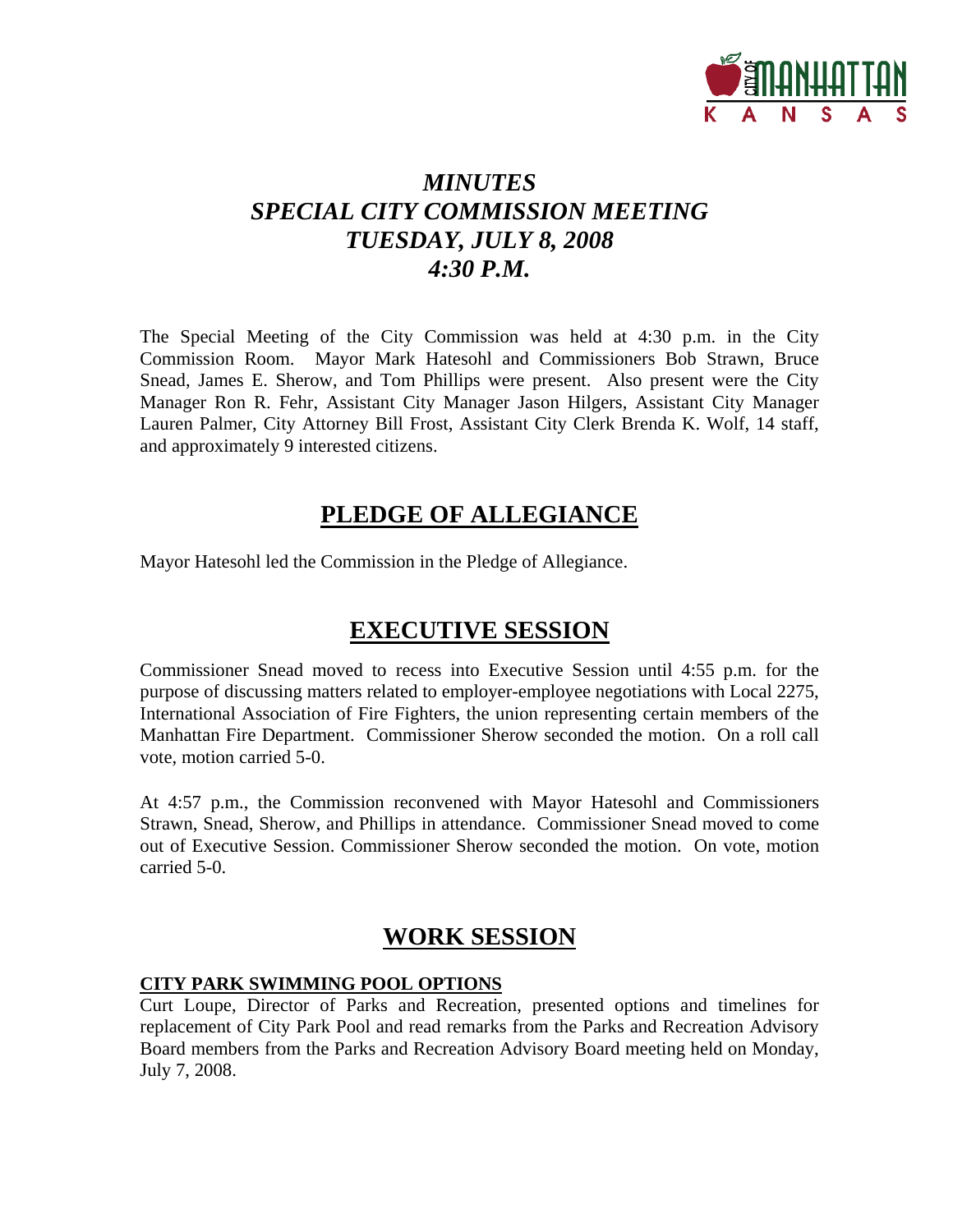# **WORK SESSION** *(CONTINUED)*

### **CITY PARK SWIMMING POOL OPTIONS** *(CONTINUED)*

Ron Fehr, City Manager, provided information on funding options for this project.

Curt Loupe, Director of Parks and Recreation, and Ron Fehr, City Manager, answered questions from the Commission.

Jane Gibson, 1427 Leavenworth Street, stated that she has enjoyed the City Park Pool for years and that pools have been a part of her life due to her travels. She stated that she had participated in the public meetings a year ago regarding the most recent bond issue for the indoor recreation facility, spoke in support of the design/build option, and stated that she is willing to pay for the project by property taxes.

Vincent Tracey, 304 Knoxberry Drive, stated that the pool needed to be done right, even if it wasn't ready in 2009. He stated that the financing needed to go before the community on a ballot and include improvements for all the pools. He suggested making City Park Pool useable during the offseason by enclosing it, which will also help in keeping the pool from deteriorating so fast.

Curt Loupe, Director of Parks and Recreation, and Ron Fehr, City Manager, answered questions from the Commission.

### **2009 BUDGET**

Bernie Hayen, Director of Finance, introduced Melanie Landis.

Melanie Landis, Finance Operations Accountant, presented the updated 2009 Budget from the last work session and stated that the notice needs to be published by August 1, 2008.

Melanie Landis, Finance Operations Accountant, and Ron Fehr, City Manager, answered questions from the Commission.

Bernie Hayen, Director of Finance, pointed out concerns to the Commission regarding declining cash balances in the General Fund and 2010 Bond and Interest Fund.

Bernie Hayen, Director of Finance; Ron Fehr, City Manager; and Melanie Landis, Finance Operations Accountant, answered questions from the Commission.

Gwen Kropf, Secretary/Treasurer, Little Apple Task Force, requested funding from the Special Alcohol Fund. She presented the purpose/goal of Little Apple Task Force and answered questions from the Commission.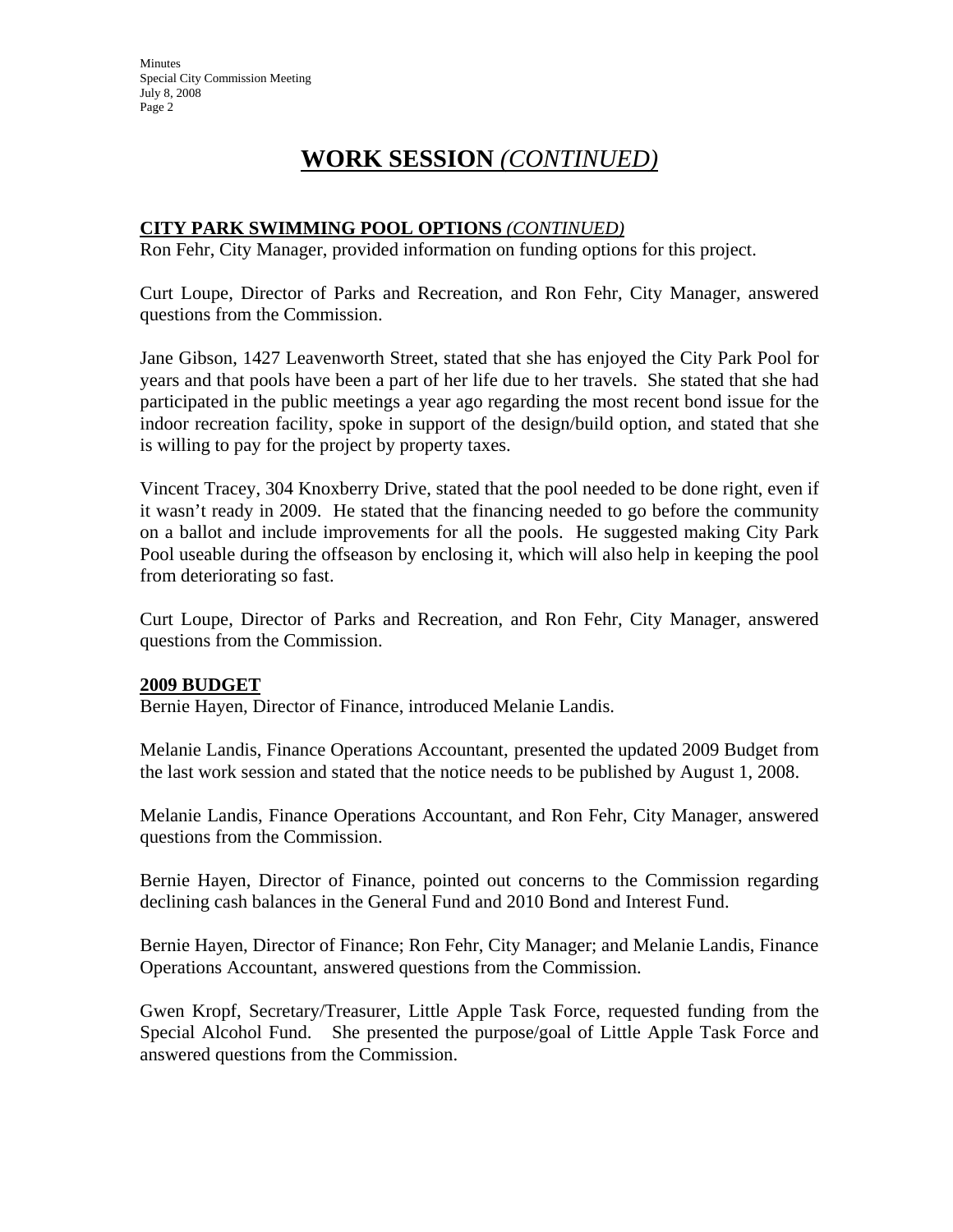# **WORK SESSION** *(CONTINUED)*

#### **2009 BUDGET** *(CONTINUED)*

Matt Schlegal, Special Alcohol Fund Advisory Committee member, answered questions as to why Little Apple Task Force was not recommended for funding in 2009.

Gwen Kropf, Secretary/Treasurer, Little Apple Task Force, provided additional information on the set up of its website in order to access more parents and answered questions from the Commission.

Kari Quiton, Drug and Alcohol Prevention Coordinator, USD 383, spoke in support of Little Apple Task Force and the work it does.

Elaine Johannes, Special Alcohol Fund Advisory Committee member, provided information as to why Little Apple Task Force did not receive funding for 2009. She then answered questions from the Commission.

Larry George, Regional Prevention Center of Northeast Kansas, spoke in support of Little Apple Task Force.

Gwen Kropf, Secretary/Treasurer, Little Apple Task Force, answered questions from the Commission.

The Commission approved the request for funding for Little Apple Task Force from the 2009 Special Alcohol Funds, with the condition that Little Apple Task Force meet with the Special Alcohol Fund Advisory Committee to set guidelines which needs to be met within the next year.

The Commission stated to publish the notice for the 2009 budget in the Manhattan Mercury as presented with salaries lowered by  $\frac{1}{2}\%$  to 4% and apply the  $\frac{1}{2}\%$  to the Bond and Interest Fund.

At 7:40 p.m., the Commission took a short break.

Bernie Hayen, Director of Finance, presented an overview of the water rates, recommending a 10% increase in 2009 and 2010, and an overview of the wastewater rate, recommending a 20% increase in 2009, 20% in 2010, 15% in 2011, and 10% in 2012.

Gulten Celebi, Budget and Audit Analyst, and Ron Fehr, City Manager, answered questions from the Commission.